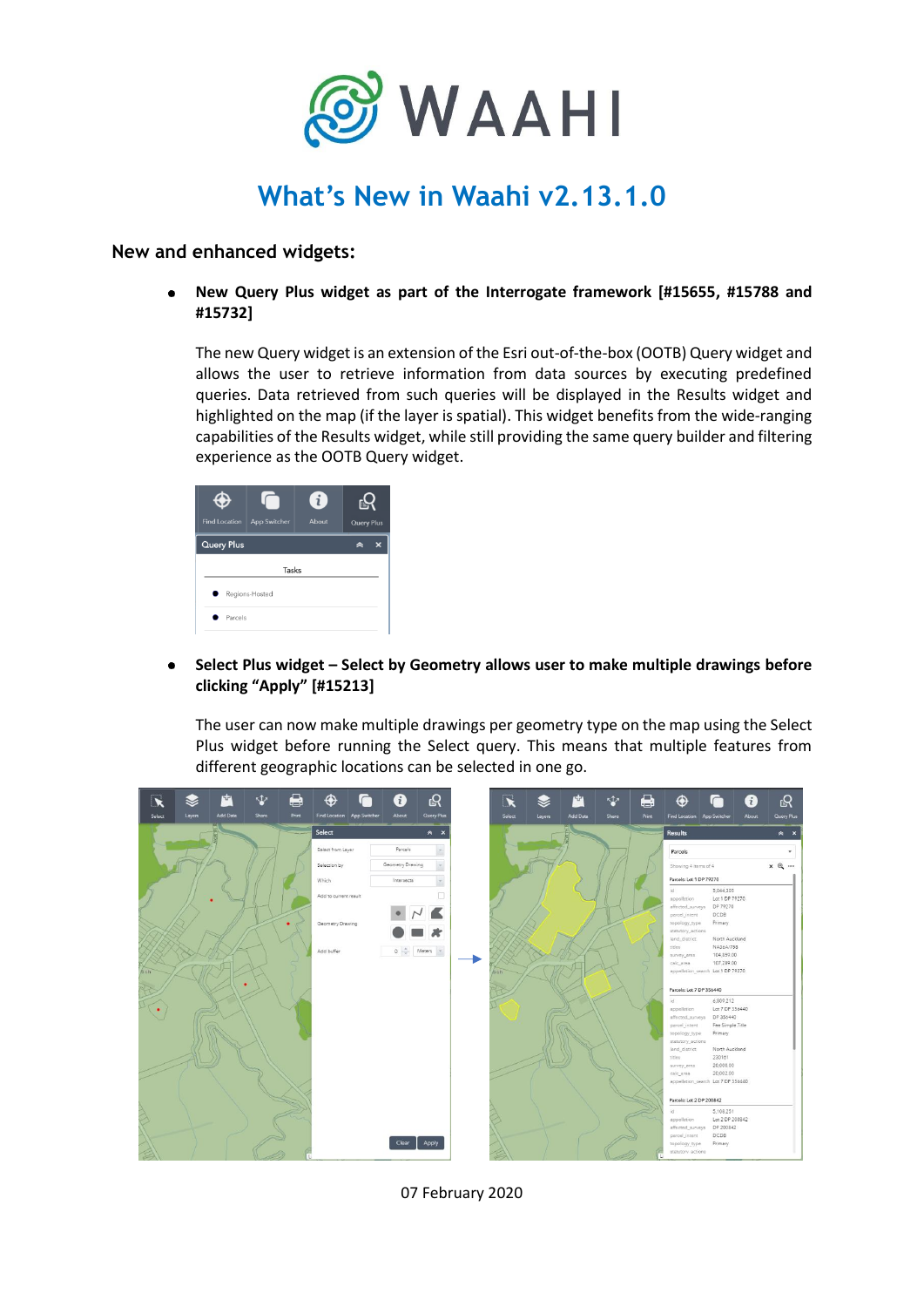**Web AppBuilder URL Parameters (find and query) can be used with Waahi applications [#15742 and #15745]**



## **Results widget – Custom Attribute View integration with Isolink [#15638]**

The Results widget has two data display options that can be configured. It can either be configured to show results as it was configured for the web map pop-up (web map popup view), or the results display can be custom, overriding the web map pop-up configuration (custom attribute view). Isolink query results will now be returned in both cases.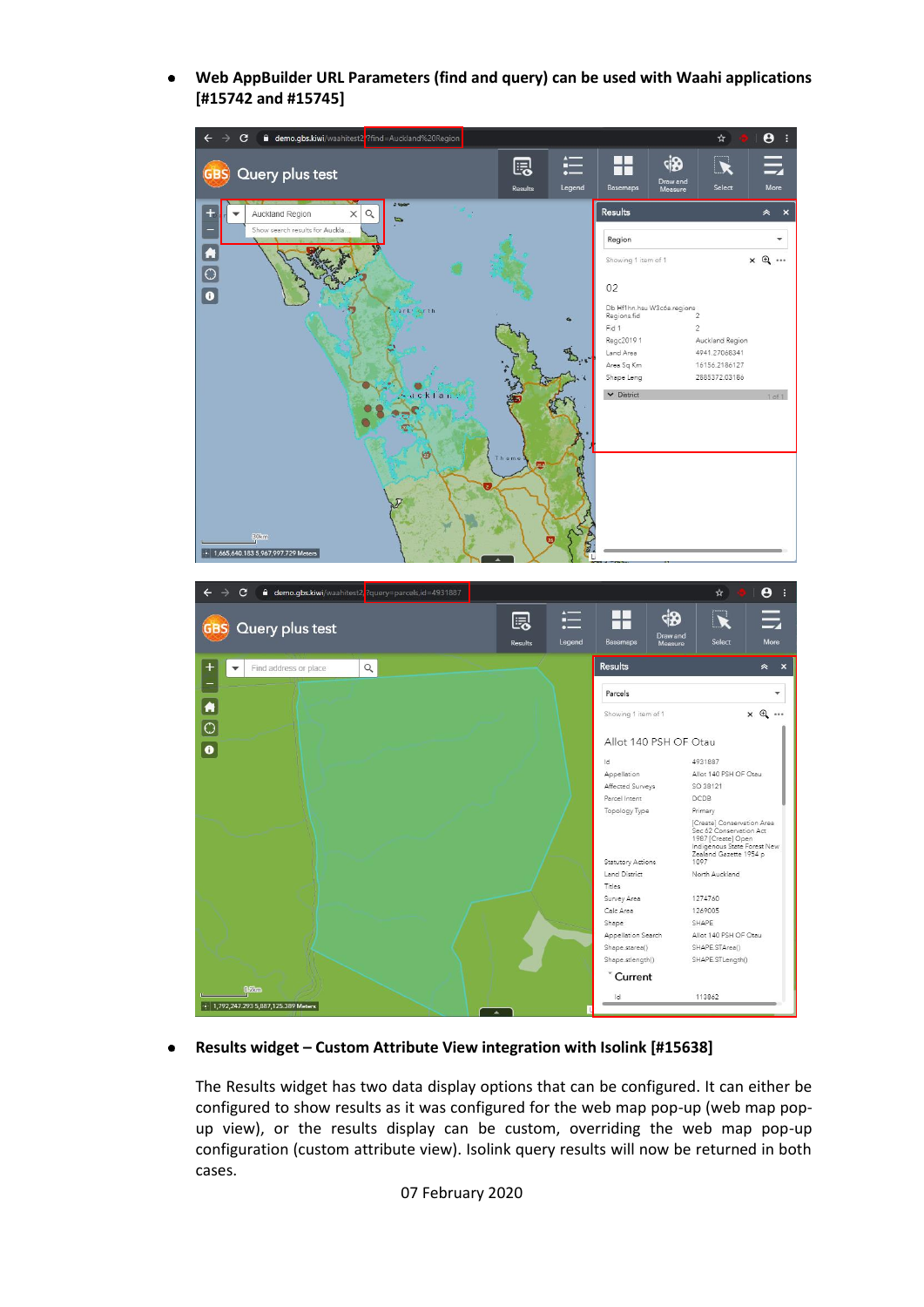- **Layer List Plus – Baseline with OOTB Layer List widget [#14697]**
- **Layer List Plus – Enhance "Show customised layer description" in widget configuration**   $\bullet$ **[#15800, #15387]**

The widget can be configured to show a custom layer description for layers instead of showing the default service description page. The custom description is configured using dropdown menus for the source type and available attributes and an alias can be set for each attribute.

| Configure Layer List Plus                  |                                                                       |                           |                                          |           |
|--------------------------------------------|-----------------------------------------------------------------------|---------------------------|------------------------------------------|-----------|
| Layer List Plus<br>Change widget icon      |                                                                       |                           |                                          |           |
|                                            | <b>CHOOSE MITICH GCHOID MILL DE SHOMH OIT THE RIVEL COLLEYE HIGHU</b> | Add description attribute |                                          | $\times$  |
| Zoom To                                    |                                                                       |                           |                                          |           |
| Transparency<br>Set Visibility Range       |                                                                       | Sources                   | Portal for ArcGIS                        |           |
| Enable / Disable Popup                     |                                                                       |                           |                                          |           |
| Show / Hide Labels                         |                                                                       | Attributes                | Terms of Use<br>$\overline{\phantom{a}}$ |           |
| Move Up / Move Down                        |                                                                       |                           |                                          |           |
| View in Attribute Table                    |                                                                       | Alias                     | Terms of Use                             |           |
| Description / Show Item Details / Download |                                                                       |                           |                                          |           |
| Show Layer Description Popup<br>⊵          |                                                                       |                           |                                          |           |
|                                            | Customise the information shown in the layer description popup.       |                           |                                          | <b>OK</b> |
| Add layer description attribute            |                                                                       |                           |                                          |           |
| $\blacktriangleright$ Enable               | <b>Attribute</b>                                                      | Source                    | Action                                   |           |
|                                            | Name                                                                  | <b>Arcgis Server</b>      |                                          |           |
|                                            | Description                                                           | <b>Arcgis Server</b>      |                                          |           |
|                                            | Copyright                                                             | <b>Arcgis Server</b>      |                                          |           |
|                                            | <b>Spatial Reference</b>                                              | <b>Arcgis Server</b>      |                                          |           |

**Issues Addressed in this Release:**

- **Baseline Results widget with IsoLink functionality [#15525, #15479, #15717, #15477]**  $\bullet$
- **Select Plus – Mobile display improvements [#15468]** $\bullet$



07 February 2020